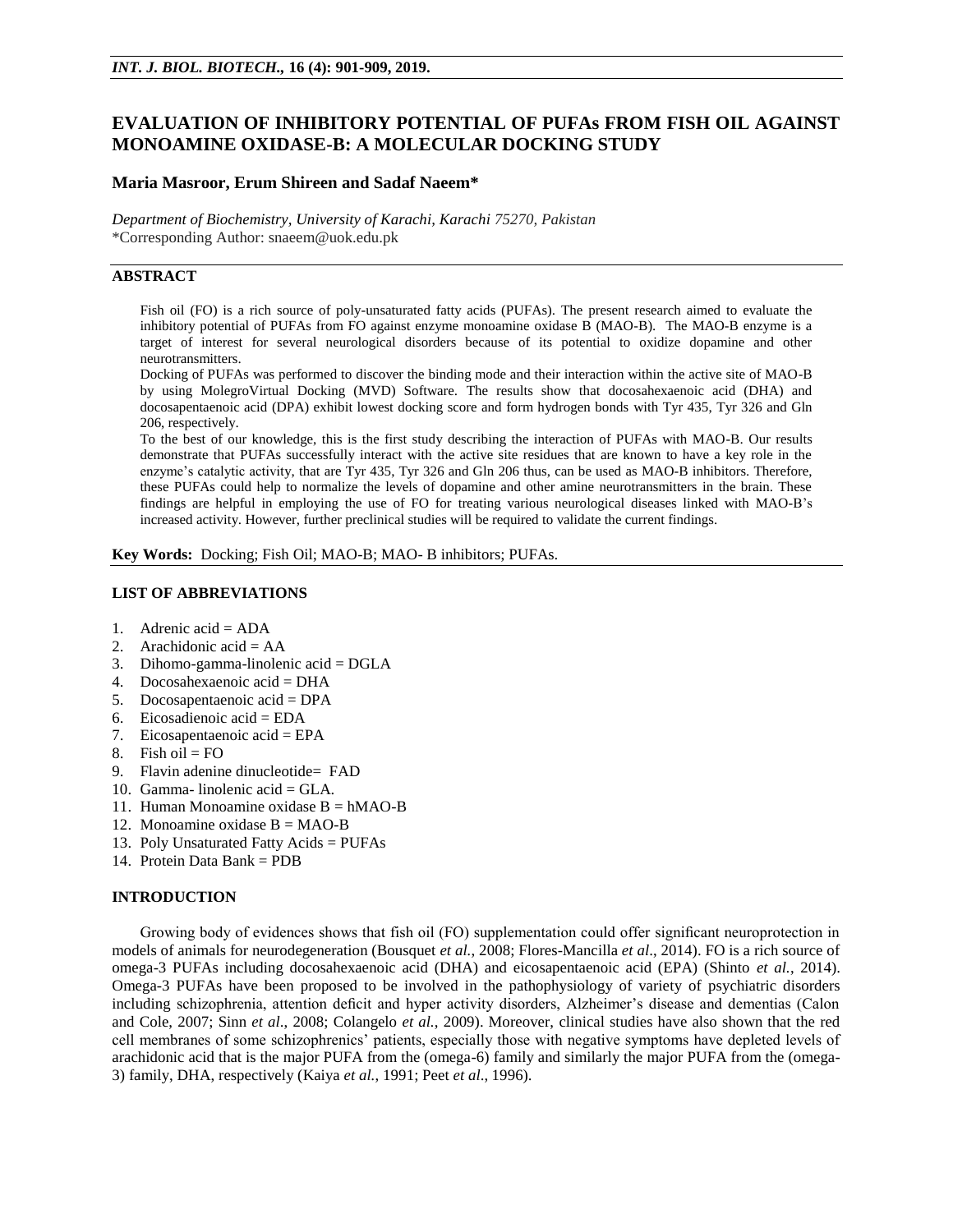Monoamine Oxidases (MAOs) (MAO-A and MAO-B), flavin containing enzymes are located on outer mitochondrial membranes and catalyze the oxidative deamination of monoamines resulting in the generation of hydrogen peroxide as a by-product (Trettel *et al.,* 2000). Among these enzymes, MAO-B is involved in the metabolism of dopamine and other amines, therefore, involved in the pathological conditions such as Alzheimer's disease, a neurodegenerative disorder, along with that it is also involved in many neurological disorders, for example, an attention deficit disorder, depression, schizophrenia and anorexia nervosa [\(Youdim](https://www.frontiersin.org/articles/10.3389/fchem.2018.00041/full#B57) *et al*., [2006;](https://www.frontiersin.org/articles/10.3389/fchem.2018.00041/full#B57) [Carradori and Silvestri, 2015\)](https://www.frontiersin.org/articles/10.3389/fchem.2018.00041/full#B6). Therefore, MAO-B inhibitors may decrease the production of potentially dangerous by-products of dopamine metabolism in the brain, hence employing a neuroprotective effect (Youdim and Bakhle, 2006). For this reason, a number of inhibitors are used clinically to inhibit the activity of MAO-B while others are in development (Binda *et al*., 2003).

Considering the protective effects of PUFAs on numerous neurodegenerative diseases, we hypothesized that PUFAs from fish oil could possibly play a preventive role in brain disorders and or neurodegenerative diseases by inhibiting the activity of enzyme MAO-B. Therefore, the aim of this present study is to evaluate the binding affinity of PUFAs from fish oil with MAO-B, in order to find out their potential inhibitory effects on the enzyme by using the molecular docking method.

Molecular docking is used to predict the intermolecular complex's structure, formed between two or more molecules, the two molecules are often a target protein and a small ligand (Prasanthi and Harasreeramulu**,** 2014)**.**

#### **MATERIALS AND METHODS**

In the present research, PUFAs from FO have been studied in order to assess their inhibitory activity against the MAO-B for the reversal and/or inhibition of neuroleptics induced motor and neurological disorders using molecular docking studies. During this study, molecular docking of omega-3 and omega-6 PUFAs against the MAO-B enzyme has been performed using the Molegro Virtual docker (MVD) software. To perform docking, a three dimensional crystal structure of the protein MAO-B (Homo sapiens) bound with antidiabetic drug, pioglitazone (PDB ID: 4A79) has been selected, as it is non- mutated and resolved at a relatively low resolution (1.89 Å). Various Omega -3 and omega -6 PUFAs that are found in fish oil were compiled from a review conducted by Osman and colleagues, in which fatty acid composition of variety of FOs has been demonstrated (Osman *et al.*, 2001). Table 1 enlists the omega-3 and omega-6 PUFAs selected here for docking studies against the MAO-B. The structures of these constituent fatty acids of FO were downloaded from PubChem (Wang *et al*., 2014) and Chemspider (Pence and Williams, 2010) [\(http://www.chemspider.com\)](http://www.chemspider.com/) databases. In order to perform docking, at first, protein was imported in to the work space and all the water molecules were removed as they can severely weaken the intermolecular electrostatic interactions, therefore, causes a reduction in the affinities by solvating polar or charged groups, and imparting hydrophobic effects that contribute to binding (Rush *et al.*, 2004).

The MVD software, detect the possible binding sites of a protein through cavity prediction algorithm. The binding site was set within a sphere of radius 10 Å, after which, ligands were imported into the work space and docked them against the target protein, MAO-B (PDB ID: 4A79). To obtain a high docking accuracy, for each ligand, 10 docking runs were performed, therefore, after the execution of docking simulation, 10 poses for each ligand were returned. The ligand interactions as well as hydrogen bond energies were taken into account to sort out the best pose for each ligand.

### **RESULTS**

In the present study, six of the omega-3 PUFAs (Table 1) were docked into the active site of MAO-B. Table 2 summarizes the docking results of these omega-3 PUFAs, out of which docking results of two of the PUFAs with lowest energy and maximum interactions are presented in Figure 1 a and 1b.

Among the six of the docked omega-3 fatty acids, Docosahexaenoic acid (DHA) exhibited the highest MVD score with a binding energy of -162.588 Kcal/ mol (Fig. 1a). The binding site of MAO-B consists of amino acids Tyr 326, Tyr 435, Gln 206, Cys 172 and Phe 168. The carboxylic group of DHA formed only one hydrogen bond with the OH group of Tyr 435. The present docking results show that, among the six of the omega-3 PUFAs, EPA and stearidonic acid have formed two hydrogen bonds within the enzyme's active site, where, EPA formed hydrogen bonds with OH of Tyr 326 and with amide group of Gln 206, whereas, Stearidonic acid (-139.864 Kcal /mol) was successful in forming bonds with Gln 206 and Leu 171 (Table 2). Remaining three of the docked omega 3 PUFAs , 6,9,12,15,18-Henicosapentaenoic acid (Fig. 1b) , 11,14,17-eicosatrienoic acid (-151.357 Kcal/mol), α-Linolenic acid (-135.938) tend to bind within the active site through a single hydrogen bond with residues Cys 172, Tyr 60, Tyr 326, respectively (Table 2).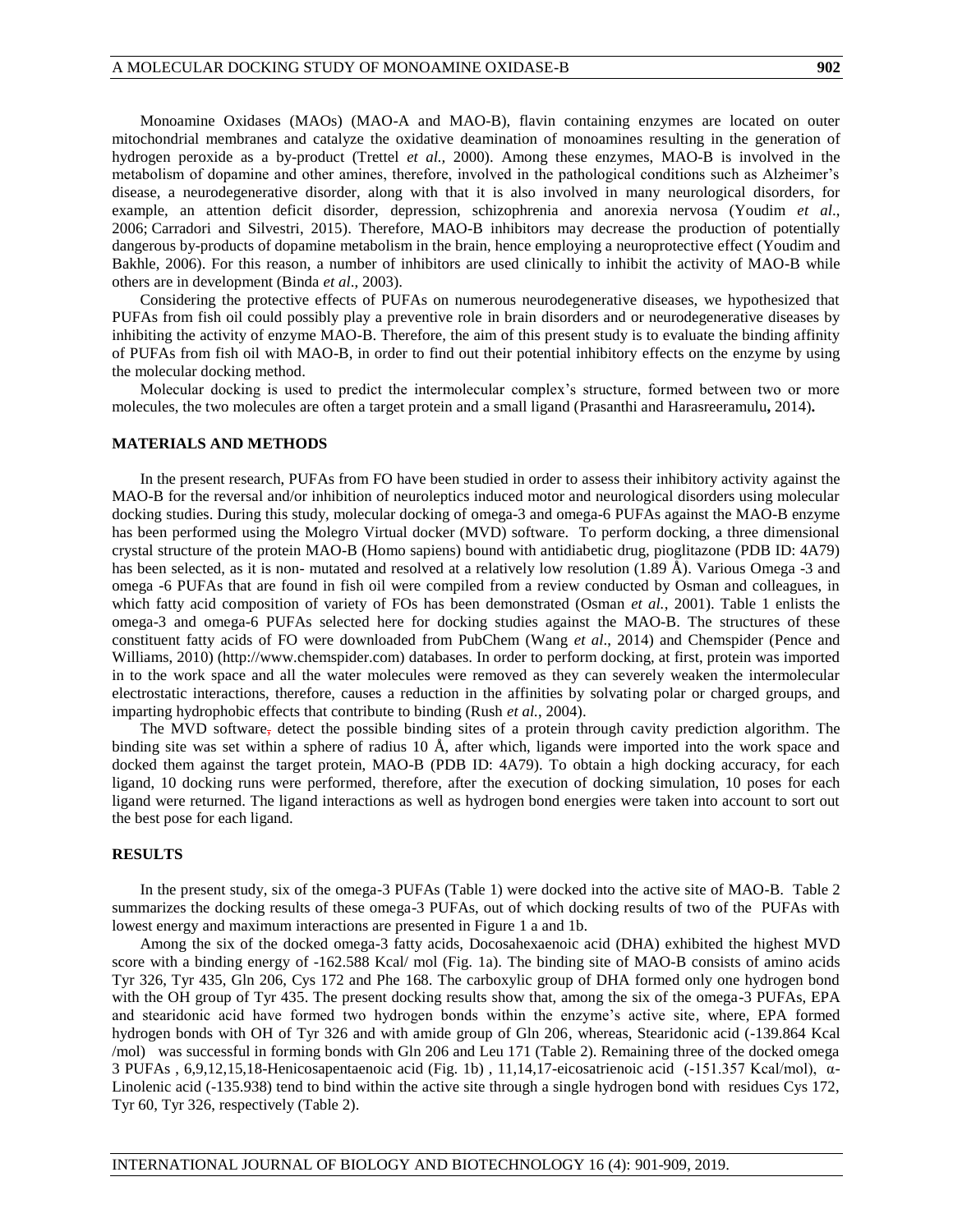The docking results of omega -6 PUFAs are summarized in Table 3. It is revealed from the results that Docosopentaenoic acid (DPA) binds with the highest moldock score within the pocked of MAO-B with a binding energy of -181.608 Kcal/mol. Figure 2(a) shows the binding of DPA with the enzyme. It could be observed that the active site residues surrounding DPA includes Cys 172, Tyr 326, Gln 206, Tyr 398, and Tyr 435. The carboxylic moiety of DPA formed two hydrogen bonds with the OH group of Tyr 326 and an amide group of Gln 206. A similar pattern of hydrogen bond interaction has also been exhibited by Dihomo-gamma-linolenic acid (DGLA) and Gamma- linolenic acid (GLA), both forming hydrogen bonds with Tyr 326 and Gln206 of the enzyme's active site. Among the rest of the four docked omega- 6 PUFAs, arachidonic acid (AA) and adrenic acid (ADA) both were found to bind in the similar manner within the active site of the enzyme by forming hydrogen bonds with amino acid residues Tyr 435 and Cys172, whereas, upon docking, Eicosadienoic acid (EDA) formed only one hydrogen bond with Tyr 435 (Fig. 2b).

|    | Omega-3 PUFAs                         | Omega-6 PUFAs               |
|----|---------------------------------------|-----------------------------|
| 01 | $\alpha$ -Linolenic acid              | Arachidonic acid            |
| 02 | Docosahexaenoic acid                  | Adrenic acid                |
| 03 | Eicosapentaenoic acid                 | Docosapentaenoic acid       |
| 04 | 11-14-17 -eicosatrienoic acid         | Dihomo-gamma-linolenic acid |
| 05 | 6,9,12,15,18- Henicosapentaenoic acid | Eicosadienoic acid          |
| 06 | Stearidonic acid                      | Gamma-linolenic acid        |
| 07 |                                       | Linolenic Acid              |

Table 1. List of Omega-3 and Omega- 6 PUFAs found in fish oil.

Table 2. Docking results of Omega-3 PUFA with docking score and interacting amino acids.

|                | Omega- 3 PUFA                        | MolDck     | Hydrogen bond  | Interacting amino |
|----------------|--------------------------------------|------------|----------------|-------------------|
|                |                                      | Score      | energy         | acids             |
|                | Docosahexaenoic acid                 | $-162.588$ | $\overline{0}$ | $Tyr-435$         |
| $\mathfrak{D}$ | 6,9,12,15,18-Henicosapentaenoic acid | $-162.03$  |                | $Cys-172$         |
| 3              | Eicosapentaenoic acid                | $-153.053$ | $-0.38198$     | Tyr-326, Gln-206  |
| $\overline{4}$ | 11,14,17-eicosatrienoic acid         | $-151.357$ | $-1.57504$     | $Tvr-60$          |
| 5              | α-Linolenic acid                     | $-135.938$ | $-2.5$         | $Tyr-326$         |
| 6              | Stearidonic acid                     | $-139.864$ | $\overline{0}$ | Gln-206, Leu-171  |

Table 3. Docking results of omega-6 PUFA.

|                | Omega-6 PUFA                | MolDock    | Hydrogen bond | Interacting amino acids |
|----------------|-----------------------------|------------|---------------|-------------------------|
|                |                             | score      | energy        |                         |
|                | Docosapentaenoic acid       | $-181.608$ | $-0.12026$    | Tyr-326, Gln-206        |
| $\mathcal{L}$  | Eicosadienoic acid          | $-180.216$ |               | $Tyr-435$               |
| 3              | Arachidonic acid            | $-153.967$ | $-0.18264$    | Tyr-435, Cys-172        |
| $\overline{4}$ | Adrenic acid                | $-150.352$ | $-0.46822$    | Tyr-435, Cys-172        |
| 5              | Dihomo-gamma-linolenic acid | $-149.774$ | $-0.48487$    | Tyr-326, Gln-206        |
| 6              | Gamma-linolenic acid        | $-143.609$ | $-0.01884$    | Tyr-326, Gln-206        |
| 7              | Linolenic Acid              | $-134.815$ | $-3.5576$     | $Tyr-326$               |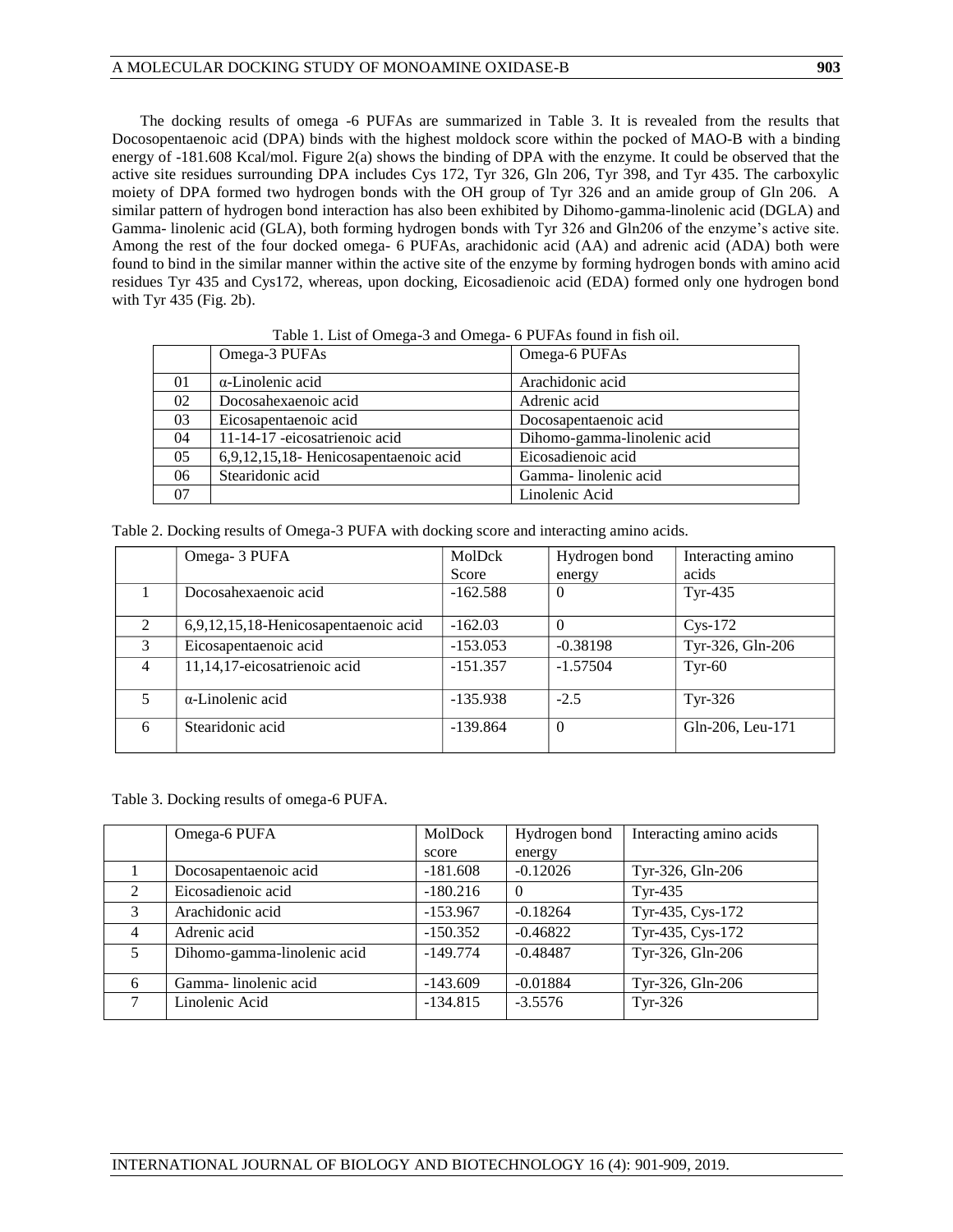

**Fig. 1** (a- b). Shows the docking results of omega-3 PUFA with human MAO-B. Hydrogen bonds are indicated by blue dashed lines and ligand molecules are shown with ball and sticks with blue color.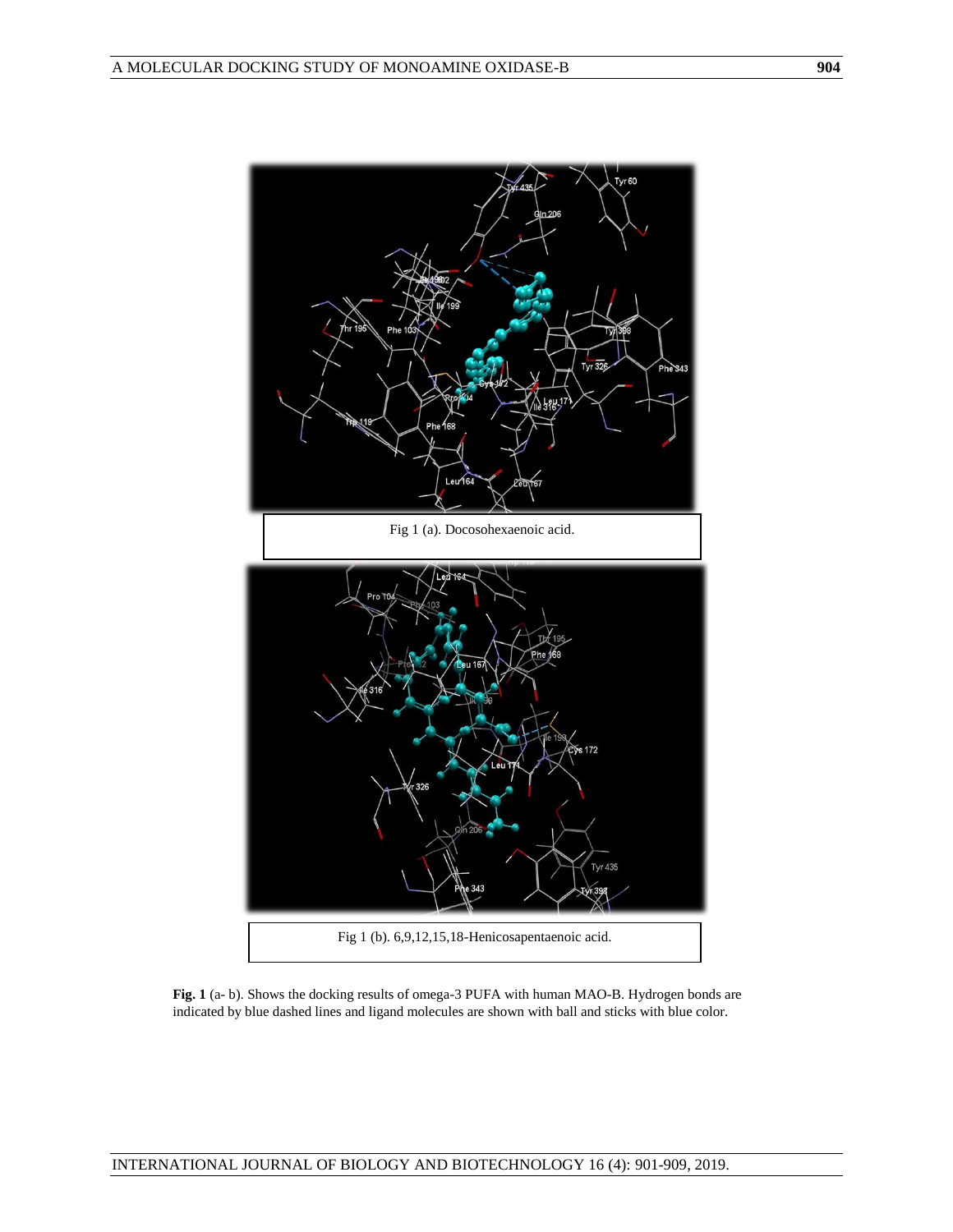

Fig. 2 (a). Docosapentaenoic acid.



Fig 2 (b). Eicosadienoic acid.

**Fig. 2** (a-b). Shows the docking results of omega- 6 PUFA with human MAO- B. hydrogen bonds are indicated by blue dashed lines and ligand molecules are shown with ball and sticks with yellow and light green colors.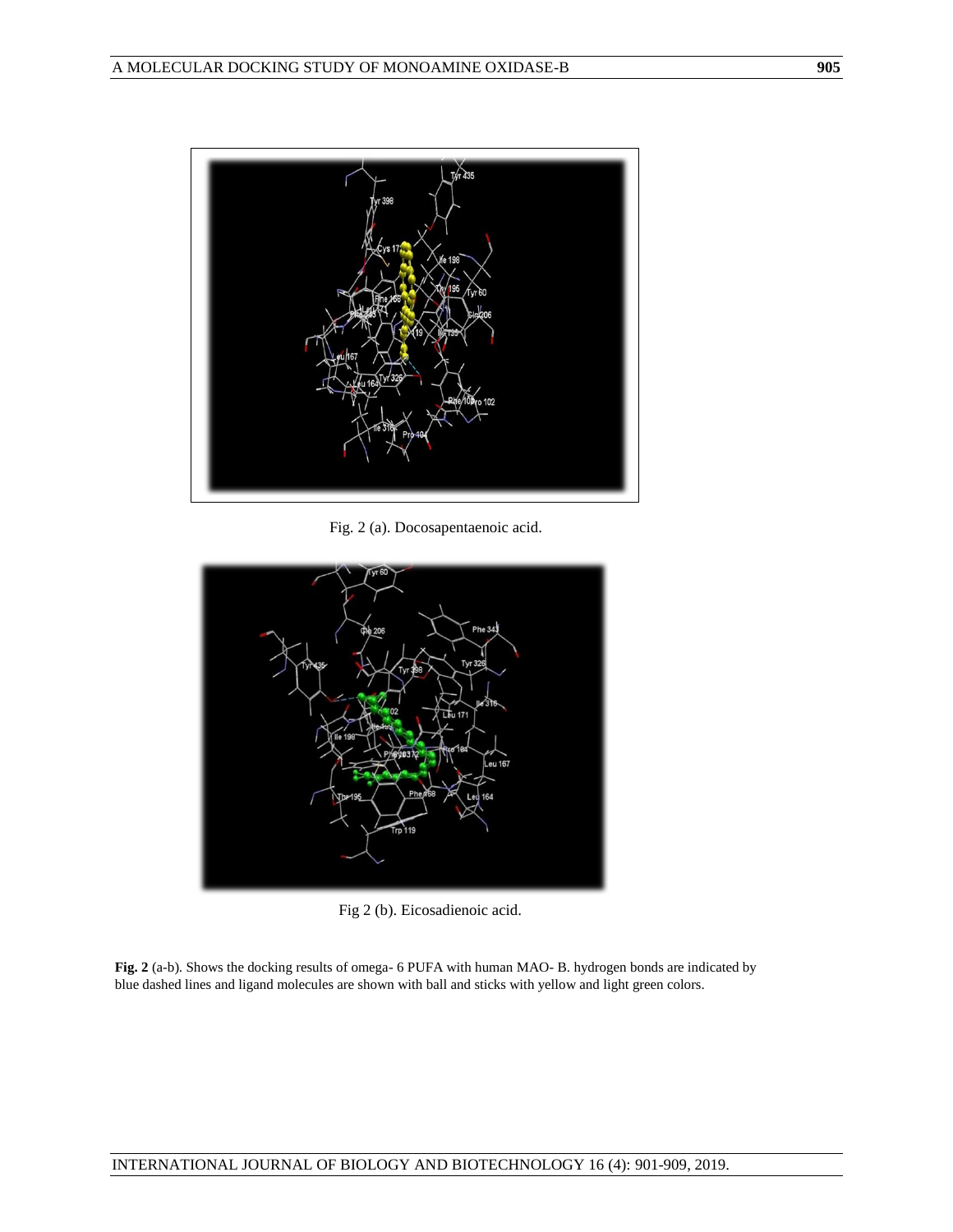

**Fig. 3**. The binding of Safinamide in the MAO B cavity. Hydrogen bonds are indicated by blue dashed lines.



**Fig. 4**. Binding of pioglitazone within the active site of human MAO B. Hydrogen bonds is presented by dashed lines. Pioglitazone is in green (Binda *et al*., 2011).

#### **DISCUSSION**

The oval shaped active site of human monoamine oxidase B (hMAO-B) is lined by amino acid residues Tyr 60, Tyr 188, Tyr 326, Tyr 398, Tyr 435, Leu 171, Cys 172, Ile 198, Ile 199 and Phe 343 (Binda *et al.*, 2004; Li *et al.*, 2006), two of which, Ile199 and Tyr326, function as gate and creates two cavities with a volume ~400 and 290  $\AA^3$ . One of the cavities act as the substrate binding cavity while the other act as an entrance cavity (Milczek *et al.*, 2011). Figure 3 and 4 demonstrates the binding of Safinamide and Pioglitazone within the active site of MAO-B respectively, indicating important amino acid residues including Tyr 435, Tyr326, Gln 206 and Tyr 398 for the catalytic activity of the enzyme. Structural analysis of several flavin adenine dinucleotide (FAD) dependent amineoxidizing enzymes, including hMAOs, suggests that two of the aromatic residues, namely Tyr 398 and Tyr 435, are perpendicular to the flavin ring in the binding site, and thus form an opening of a "cage", toward the entrance. These two residues were proposed to involve in the placement of substrate towards the flavin coenzyme (Akyüz et al., 2007) along with that, these residues also have a role in the proton transfer reactions. Furthermore, the aromatic residues present within the active site of the enzyme also have a role in cation π interactions (Pless *et al*., 2007).

Comparing the present docking results with the control ligand, Pioglitazone (Fig. 4), it could be observed that Eicosadienoic acid, (EDA) Arachidonic acid (AA) and Adrenic acid (ADA) from omega -6 PUFAs share fairly the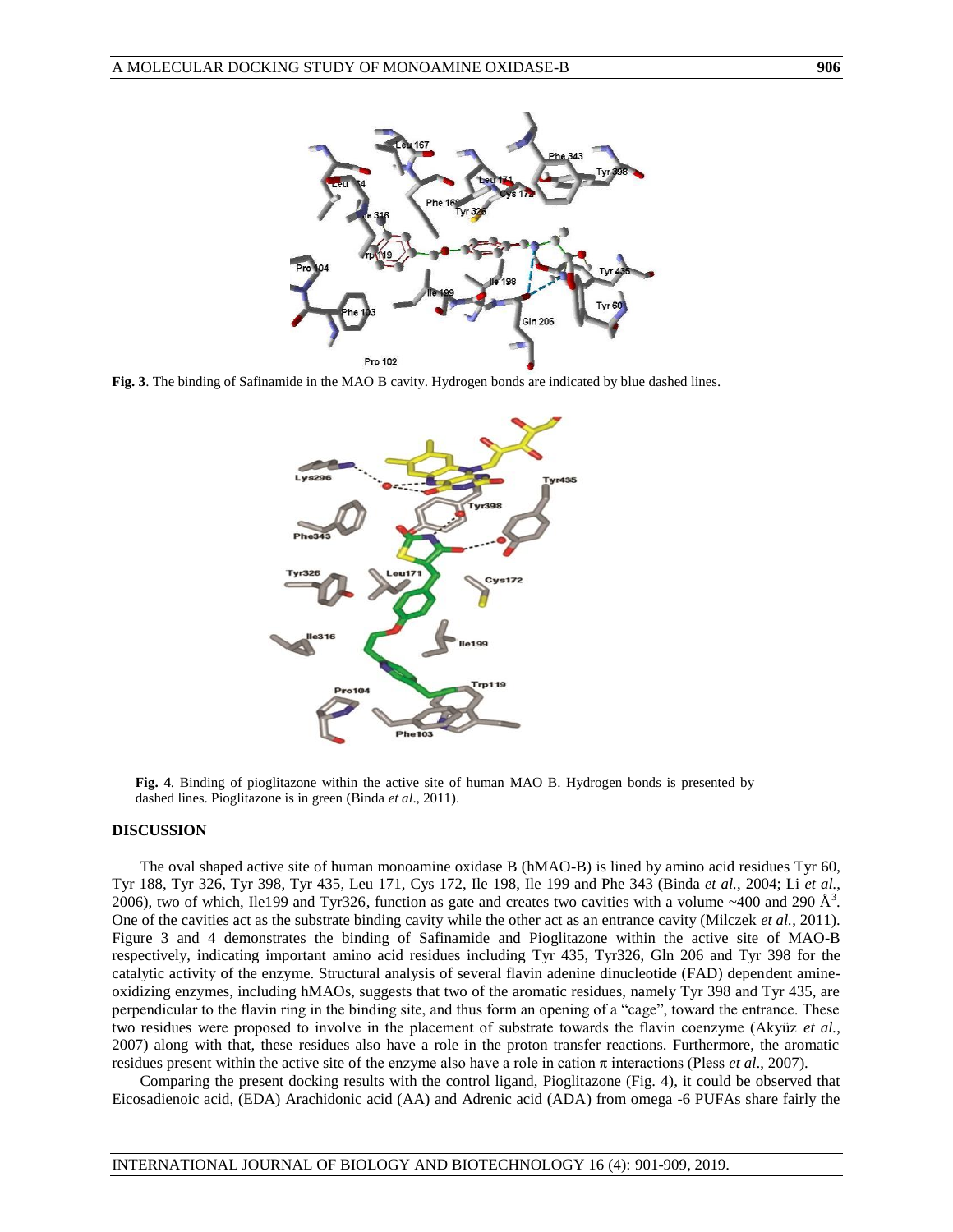similar binding pattern within the enzyme's active site as do Pioglitazone, that is evident by the involvement of Tyr 435 of enzyme's active site in the formation of hydrogen bonds with these compounds. The amino acid Tyr 435 has been suggested to play a key role in substrate binding, as suggested by the mutagenesis studies targeting Tyr 435 and Tyr 398 (Geha *et al.*, 2002).

On the other hand, investigation of binding modes of omega-3 PUFAs within the MAO-B cavity didn't reveal any binding similarities with Pioglitazone, except for Docosahexaenoic acid (DHA) that also formed hydrogen bond with Tyr 435. Along with Tyr 435, amino acid Tyr 326 along with Ile 119 has also been suggested to play an important role in determining the substrate affinity for an enzyme's active site (Milczek *et al.*, 2011). The results of the present research revealed that, four of the omega - 6 PUFAs (Docosapentaenoic acid,Dihomo-gamma-linolenic acid, Gamma- linolenic acid and Linolenic acid) and ecosapentanoic acid (EPA) and α Linoleic acid (omega -3 PUFA) forms hydrogen bonds with Tyr 326. The study conducted by Milczek and collogues, also shows that the removal of the Ile199 and Tyr 326 side chains from the substrate cavity of MAO-B, results reduction of enzyme's affinity for ligand binding within the MAO-B active site.

Similar reported studies on binding of safinamide, an antileptic drug, with MAO-B shows the involvement of Gln 206 in formation of H-bonding (Binda *et al*., 2011) (Fig. 3). In the present docking studies, Gln 206 is also found to involve in hydrogen bonding with many of the selected PUFAs including Eicosapentaenoic acid, stearidonic acid, the omega-3 PUFAs, along with, Docosapentaenoic acid,Dihomo-gamma-linolenic acid, and Gamma- linolenic acid, the omega-6 PUFAs.

Experimental studies, in animals have shown that substantial disturbances in neural functions are associated with a diet lacking in omega-3 PUFAs, in most cases that can be restored by taking a diet rich in omega-3 PUFAs (Sinclair *et al.*, 2012). Moreover, omega-3 PUFAs are linked to prevention or attenuation of neuro-inflammation, neuronal cell death and also involved in cognitive development. (Hussain *et al*, 2013). Alike omega-3 PUFAs, omega-6 PUFAs also influence the development, function and growth of brain, hence playing a major role in brain (Simopoulos, 2011). Dietary deficiency of omega-6 result in reduce concentration of omega-6 PUFAs that is related to decreases levels of dopamine and serotonin both (Owens and Innis, 1999). From this finding, the role of omega-6 PUFA in the regulation of synthesis of the neurotransmitters, dopamine and serotonin is evident, therefore, they are also involved in the normal functioning of the brain (Fernandes *et al*., 2017). The role of omega -3 and omega-6 PUFAs as potential inhibitors of enzyme MAO- B was evaluated in this present research. The results of this research demonstrates that omega-3 and omega -6 PUFAs fits well within the active site of MAO-B through interactions with the amino acid residues Tyr 326, Tyr 435, Gln 206, that are proven to be critical for enzyme's catalytic activity (Geha *et al.*, 2001; Li *et al*., 2006). This is the first study clarifying the binding potentials of PUFAs within the active site of enzyme MAO-B. It is, therefore, suggested that PUFAs that are present in fish oil could possibly attenuate MAO-B catalytic activity and elicit neuro-protective effects in the treatment of neurodegenerative and mental disorders.

#### **Conclusion**

The results of present docking studies shed light on the binding mode of omega-3 and omega-6 PUFAs present in fish oil within the active site of human MAO-B. It was demonstrated from the results of current research that omega-3 PUFAs differ in their mode of interaction within the active site of MAO-B, each omega -3 PUFA forming a bond with a different residue. On the other hand, omega-6 PUFAs mainly interact with residues Tyr 326, Tyr 435, and Gln 206 of the enzyme's active site by forming hydrogen bonds. It has been reported previously that these residues are involved in determining the functionality of the enzyme. Based on our findings, we propose that fish oil could confer defense against neuropathologies and/ or neurodegeneration by inhibiting the activity of MAO-B mainly through omega-6 PUFAs. Thus, incorporation of fish oil in daily life can be of great impact in the deterrence and treatment of neurodegenerative diseases. However, further preclinical behavioral and biochemical investigations are required to demarcate the beneficial effects of fish oil rich in PUFAs.

### **Conflict of Interest**

Authors declare no conflict of interest

#### **REFERNCES**

Akyüz, M.A., S.S. Erdem, and D.E. Edmondson (2007). The Aromatic Cage in the Active Site of Monoamine Oxidase B: Effect on the Structural and Electronic Properties of Bound Benzylamine and pNitrobenzylamine. *J. Neural Transm*., 114: 693-698.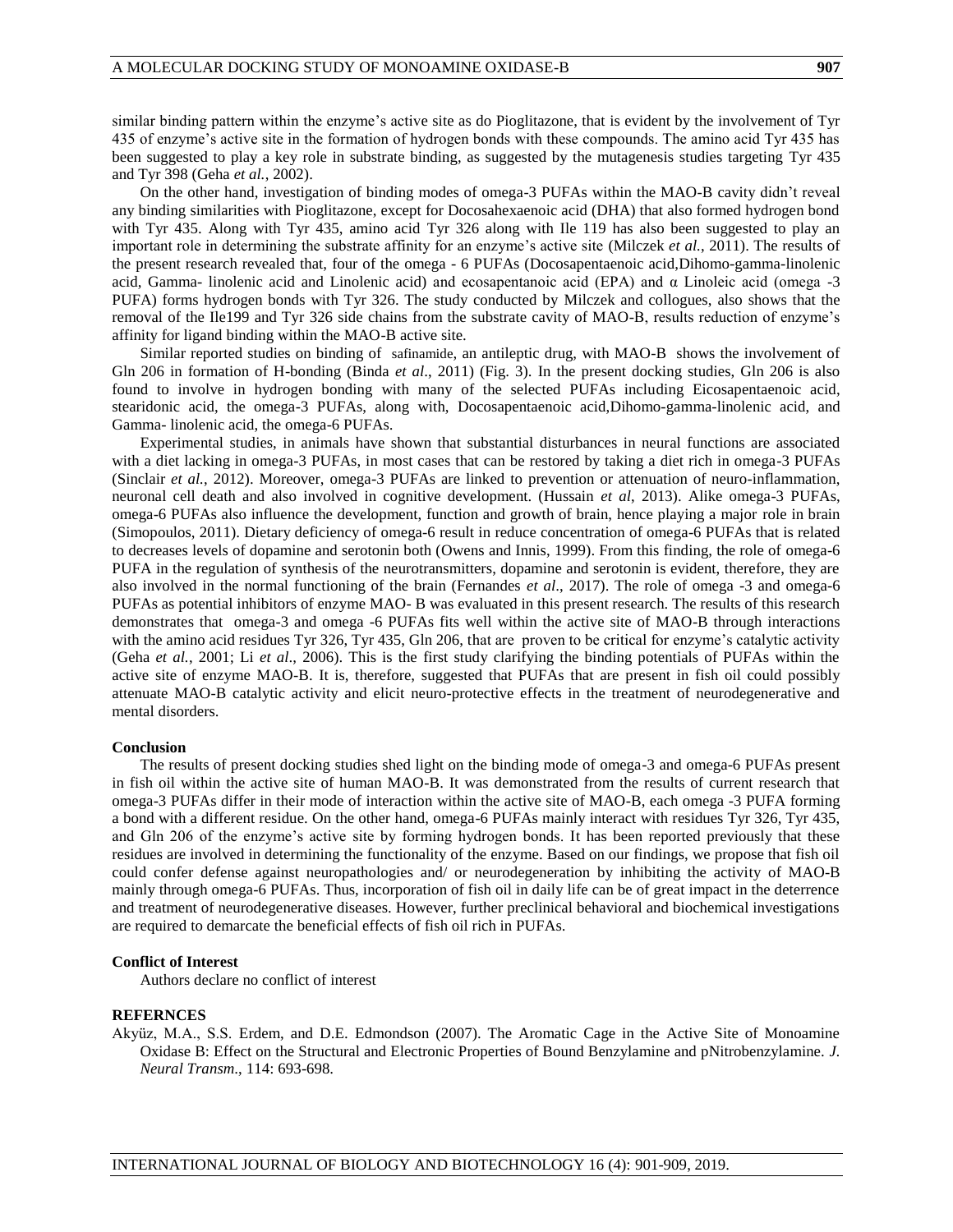- Binda, C., M.Li, F. Hubálek, N. Resteli, D.E. Edmondson and A. Mattevie (2003). Insights into the Mode of Inhibition of Human Mitochondrial Monoamine Oxidase B from High- Resolution Crystal Structures. *Proc. Natl. Acad. Sci*., 100: 9750-9755.
- Binda, C., F. Hubálek, M. Li, D.E. Edmondson, and A. Mattevi (2004). Crystal structure of human monoamine oxidase B, a drug target enzyme monotopically inserted into the mitochondrial outer membrane. Structure, Dynamics and Function of Proteins in Biological Membranes. *FEBS Letters,* [564](http://www.sciencedirect.com/science/journal/00145793/564/3) (3): 225-228.
- Binda, C., M. Aldeco, A. Mattvi and D.E. Edmondson (2011). Interactions of Monoamine Oxidases with the Antiepileptic Drug Zonisamide: Specificity of Inhibition and Structure of the Human Monoamine oxidase B complex. *J. Med. Chem.,* [54\(3\): 909-912.](https://www.ncbi.nlm.nih.gov/entrez/eutils/elink.fcgi?dbfrom=pubmed&retmode=ref&cmd=prlinks&id=21175212)
- Bousquet, M., M. Saint-Pierre, C. Julien, N. Saleem, F. Cicchetti and F. Calon (2008). Beneficial effects of dietary omega-3 polyunsaturated fatty acid on toxin induced neuronal degeneration in an animal model of Parkinson's disease. *FASEB J*., 22(4): 1213-1225.
- Calon, F and G Cole (2007). Neuroprotective action of omega-3 polyunsaturated fatty acids against neurodegenerative diseases: evidence from animal studies. *Prostaglandins Leukot. Essent. Fatty Acids,* 77:287- 293.
- Carradori, S and R Silvestri (2015). New frontiers in selective human MAO-B inhibitors mini perspective*. J. Med. Chem.,* 58: 6717-6732.
- Colangelo, L.A., K. He, M.A. Whooley, M.L. Daviglus and K. Liu (2009). Higher dietary intake of long-chain omega-3 polyunsaturated fatty acids is inversely associated with depressive symptoms in women. *Nutrition*, 25:1011-1019.
- Fernandes, M.F., D.M. Mutch and F. Leri (2017). The Relationship between Fatty Acids and Different Depression-Related Brain Regions, and Their Potential Role as Biomarkers of Response to Antidepressants. *Nutrients*, 9 (3): 298.
- Flores-Mancilla, L.E., M. Hernández-González, M.A. Guevara, D.E. Benavides-Haro and P. Martínez-Arteaga (2014). Long-term fish oil supplementation attenuates seizure activity in the amygdala induced by 3 mercaptopropionic acid in adult male rats*. Epilepsy Behav.,* 33:126-134.
- Geha, R.M., I. Rebrin, K. Chen and J.C. Shih (2001). Substrate and inhibitor specificities for human monoamine oxidase A and B are influenced by a single amino acid. *J. Biol. Chem*., 276: 9877-9882.
- Geha, R.M., K. Chen, J. Wouters, F. Ooms and J.C. Shih (2002). Analysis of Conserved Active Site Residues in Monoamine Oxidase A and B and Their Three-dimensional Molecular Modeling. *J. Biol. Chem.,* 277: 17209- 17216.
- Hussain, G., F. Schmitt, J.P. Loeffler and J.L. Gonzalez de Aguilar (2013). Fatting the brain: A brief of recent research. *Front. Cell. Neurosci.,* 7: 144.
- Kaiya, H., D.F. Horrobin, M.S. Manku and N.M. Fisher (1991). Essential and other fatty acids in plasma in schizophrenics and normal individuals from Japan. *Biol. Psychiat*., 30: 357-362.
- Li, M., C. Binda, A. Mattevi and D.E. Edmondson (2006). Functional role of the ''aromatic cage" in human monoamine oxidase B: structures and catalytic properties of Tyr435 mutant proteins. *Biochemistry,* 45: 4775- 4784.
- Milczek, E.M., C. Binda, S. Rovida, A. Mattevi and D.E. Edmondson (2011). The "gating" residues Ile199 and Tyr326 in human monoamine oxidase B function in substrate and inhibitor recognition. *FEBS Journal*, 278(24): 4860-4869.
- Osman, H., A.R. Suriah and E. C. Law (2000). Fatty acid composition and cholesterol content of selected marine fish in Malaysian water. *Food Chem.*, 73: 55-60.
- Owens, P.S. and S.M. Innis (1999). Docosahexaenoic and arachidonic acid prevent a decrease in dopaminergic and serotoninergic neurotransmitters in frontal cortex caused by a linoleic and alpha-linolenic acid deficient diet in formula-fed piglets. *The J. Nutrition*, 129 (11): 2088-2093.
- Peet, M., J.D. Laugharne, J. Mellor and C.N. Ramchand (1996). Essential fatty acid deficiency in erythrocyte membranes from chronic schizophrenic patients, and the clinical effects of dietary supplementation. *Prostaglandins, Leukotrienes Essent. Fatty Acids*, 55: 71-75.
- Pence, H.E. and A.Williams (2010). ChemSpider: An online chemical information resource. *J.Chem.Educ*., 87 (11): 1123-1124 [\(http://www.chemspider.com/DataSources.aspx\)](http://www.chemspider.com/DataSources.aspx).
- Pless, S.A., A.P. Hanek, K.L. Price, J.W. Lynch, H.A. Lester, D.A. Dougherty and S.C. Lummis (2011). A Cation- $\pi$  Interaction at a Phenylalanine Residue in the Glycine Receptor Binding Site is conserved for Different Agonists. *Mol. Pharmacol*., 79: 742-748.
- Prasanthi, D and S. Harasreeramulu (2014). Molecular docking analysis of few compounds from curcuma longa and hedychiumcoronarium. *Int. J. Appl. Biol. Pharm.*, 5(1):95-101.